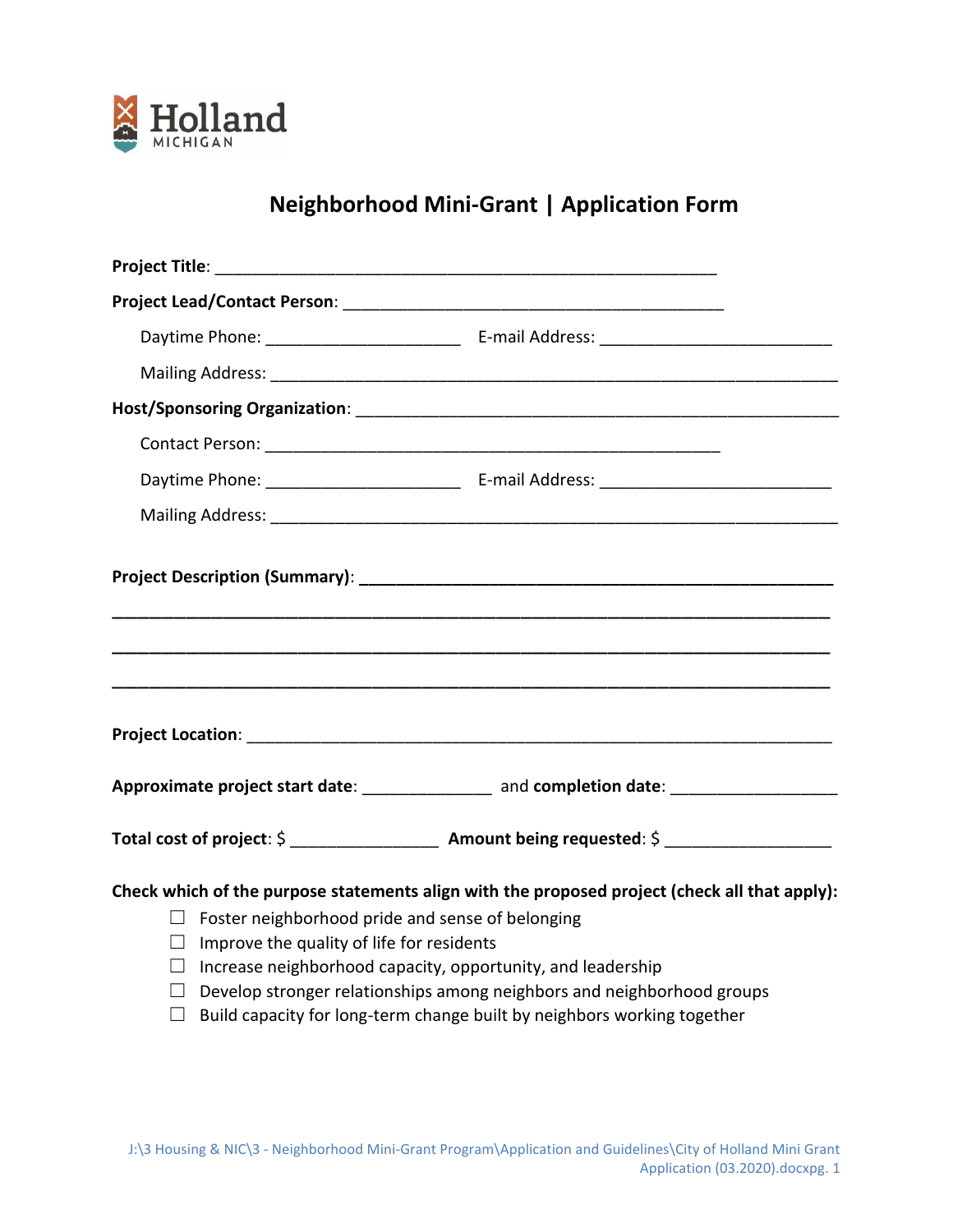# **Please answer the following questions and attach to the cover page.**

- 1. Describe your project and its intended impact. How will the project benefit the community?
- 2. Explain how you will determine the success of the project upon completion.
- 3. How will the project involve the community before, during and following implementation? As applicable, highlight how the project involves a diversity of interests (e.g., business owners and residents, people of different income levels, racial and ethnic groups, tenants and homeowners, etc.)?
- 4. If applicable, explain how needed approvals or permits will be obtained and how any other regulatory considerations will be addressed.
- 5. Discuss any potential liability risks and how these are being considered or addressed.
- 6. Describe your project's anticipated timetable, and, if applicable, ongoing maintenance commitments and/or ongoing cost considerations.

### **Additional Attachments:**

 $\Box$  Include a form such as the example below showing all forms of project support, including financial support, volunteer support, and other in-kind support (e.g., donations of tools, food for volunteers, professional services, etc).

| <b>Name</b> | <b>Address</b> | Phone    | Support Type                 | Value |
|-------------|----------------|----------|------------------------------|-------|
| John Jones  | 123 Main       | 555-5555 | Cash donation                | \$25  |
| Jane Smith  | 129 Main       | 123-1234 | Donated food for workers     | \$20  |
| Sue Clark   | 137 Main       | 456-7890 | Volunteer labor: landscaping | \$120 |
|             |                |          | (estimate: 8 hours)          |       |

#### *Example format:*

*(\*Stronger consideration will be given to applications which demonstrate a significant volunteer labor or resources match.)*

- $\Box$  Please provide a simple line-item budget that details how requested funds would be used; please also include in the budget any matching funds that you expect to receive in support of the project.
- $\Box$  Optional/if applicable, provide any design information, site map or other visuals.
- ☐ Declaration Page